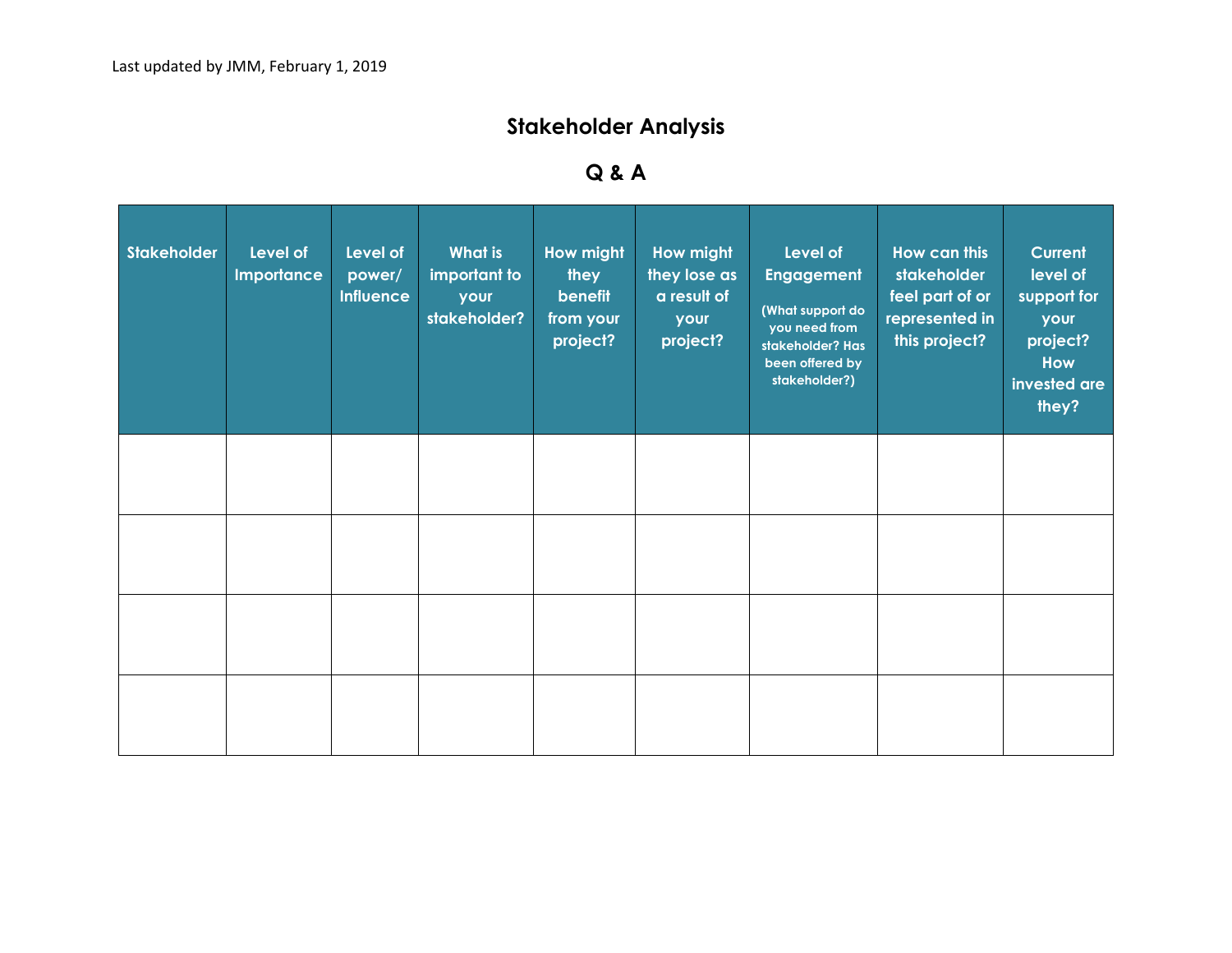

## **Approaches to Stakeholder Engagement** *(fro[m stakeholdermap.com\)](http://stakeholdermap.com/stakeholder-analysis.html)*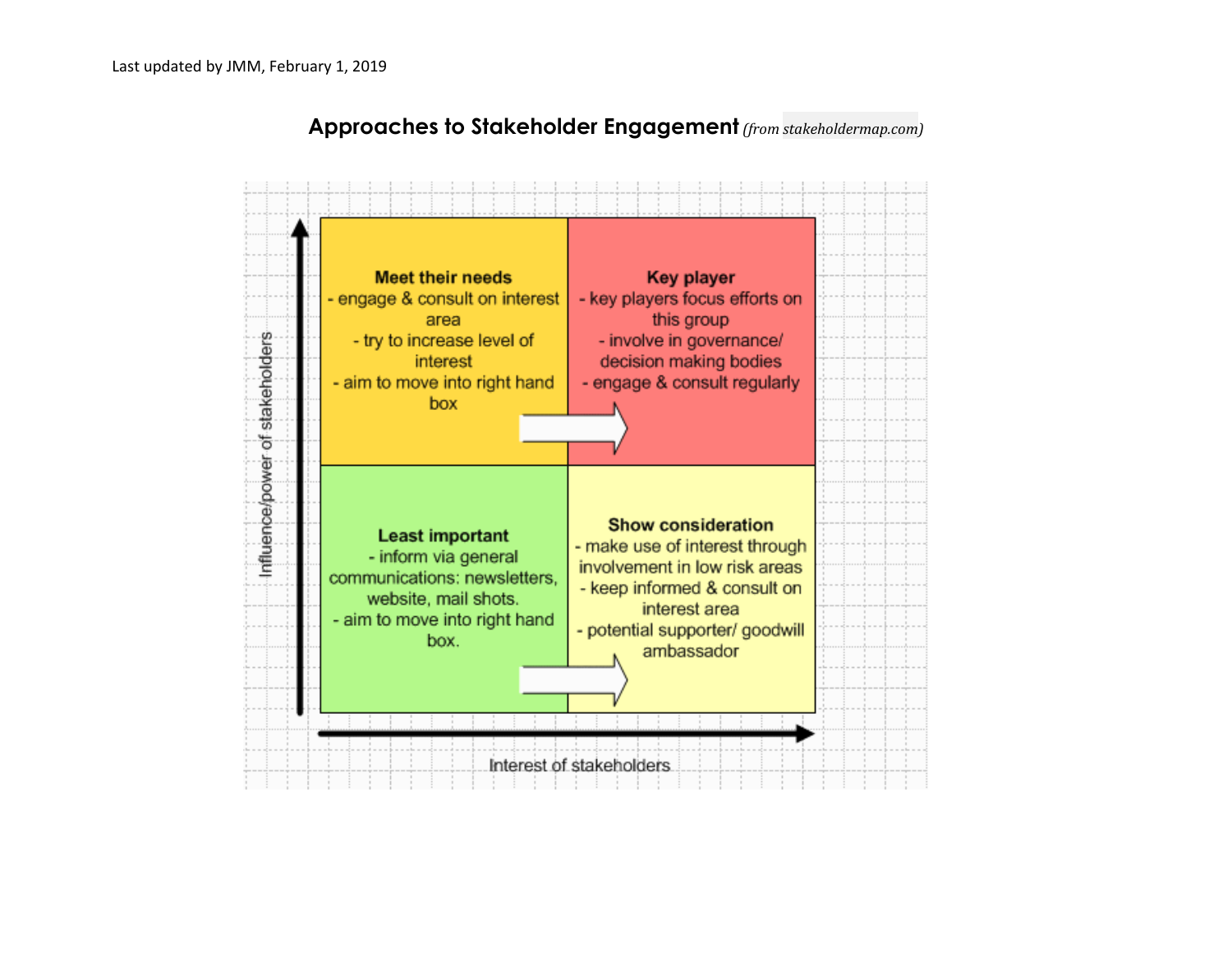Your Sphere of Influence

First, jot down names or abbreviations for each node in your social network. This comprises your sphere of influence.

Next, highlight any name or abbreviation that you believe to be a stakeholder who is 1.) directly impacted by the social problem or issue you want to tackle/are tackling through your project and likely to be interested in your project (interest); and/or 2.) capable of having impact upon your ability to carry out a project (influence or power).

Finally, here below write down the names or abbreviations of stakeholders that you are not yet connected with: